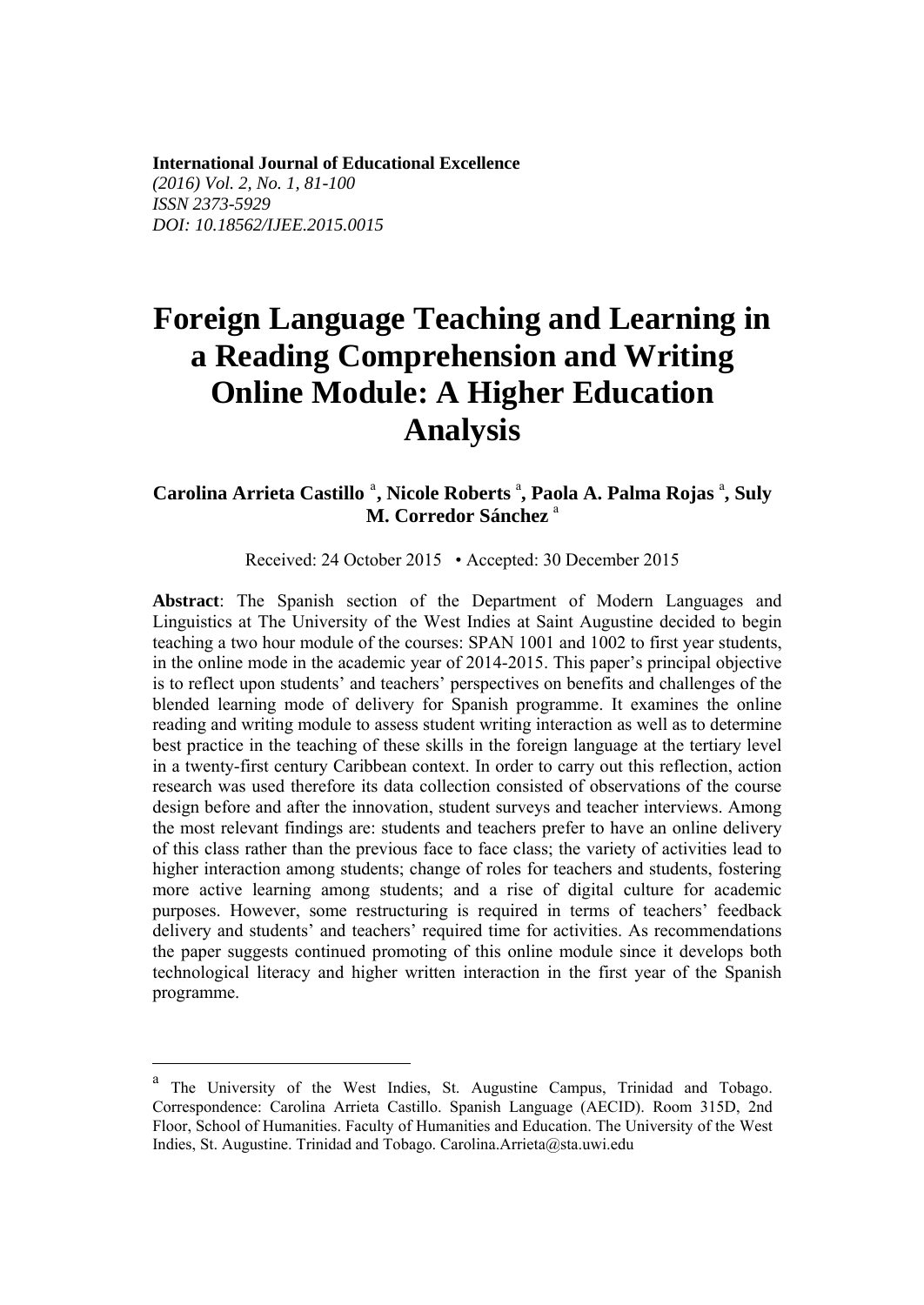**Key-Words**: Blended Learning, online teaching and learning, blended language teaching, Teaching Reading Comprehension and Writing Online, Tertiary Education.

#### **1. Introduction**

Online learning is spreading rapidly through higher education, compelling us, as teachers, to face existing assumptions of the teaching and learning process. In fact, higher education institutions are more and more challenged to meet the demands and expectations of the society for prospective students. In Spanish at the University of the West Indies, (UWI) St Augustine campus, the conventional face-to-face mode of language teaching was the norm. However, it was felt that students in the Spanish programme needed to be kept up to date with the use of technology and communication technology in reading comprehension and specifically in writing, and as teachers, we theorised that teaching reading and writing online would increase student writing interaction. Graham, Allen and Ure (2003) found that, by a great majority, Blended Learning (BL) was implemented for the reasons of (1) improved pedagogy, (2) increased access and flexibility, and (3) increased cost-effectiveness.

In order to employ a blended learning environment in the Spanish programme, and as a part of continuous curriculum review, the Spanish section decided to modify the first year of the Spanish Language program during the 2014/2015 academic year. At the entry level for the degree program in Spanish students read two courses; SPAN 1001-Spanish Language IA (Semester 1) and SPAN 1002-Spanish Language (Semester 2). Both are divided into three components: i) Conversation and Listening Comprehension, ii) Reading Comprehension and Writing and iii) Communicative Grammar. Up until the 2013/2014 academic year the Reading Comprehension and Writing module (2 hours) was taught as a face to face class only. In that module students dedicated one hour to the writing component which we (the Instructors) found to be quite limited. We felt that our students were not practising enough written production and there was limited written interaction. The section decided to deliver the Reading Comprehension and Writing module fully online while keeping the face to face classes for the other two modules.

The teaching team for semester one comprised Carolina Arrieta Castillo, Suly Corredor Sánchez, Nicole Roberts and Jairo Sánchez Galvis. At that time, we formulated the idea for the use of action research so as to research and reflect on the online course and to write up the results in the form of a paper. In semester two, the teaching team comprised Carolina Arrieta Castillo, Suly Corredor Sánchez, Paola Palma Rojas and Nicole Roberts. Denscombe (2010) describes practical action research as a strategy used to solve a particular problem. In this study, the project sought to assess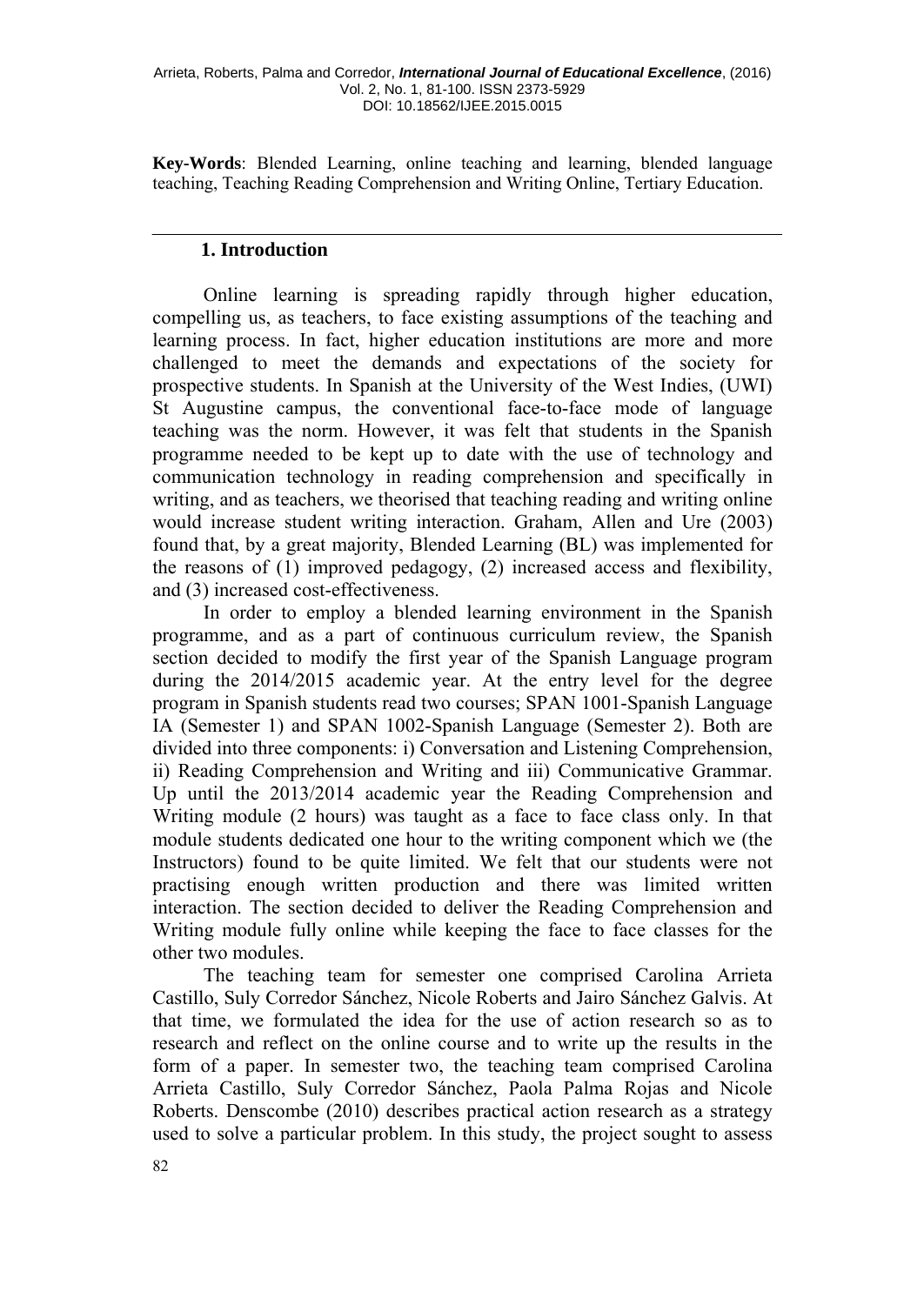the impact of the online mode of instruction on the quantity of student writing produced. The Action Research method offers a blend of theory and practice. This method was considered appropriate as students partaking in the course would benefit as much as the Instructors who would find the reflection involved in this particular research of great benefit. Perhaps most importantly, we also felt that this kind of research would contribute to overall Instructor effectiveness in the teaching of Reading Comprehension and Writing in Spanish. In addition, it should be noted that this research is significant at the level of administration at the UWI. Our findings would certainly contribute to the knowledge base regarding best practice in the area of teaching and learning in Reading Comprehension and Writing in Spanish at the UWI, St. Augustine.

The purposes of this study are to examine the perceptions of both students and teachers with regard to the online reading and writing module, to assess student writing interaction and to attempt to establish best practice in teaching Reading Comprehension and Writing in Spanish at the tertiary level in a twenty-first century Anglophone Caribbean context.

The research questions for the above purposes are:

- 1) What are the benefits and challenges of an online reading and writing module both in teaching and learning Spanish as a second language at the tertiary level in the Anglophone Caribbean?
- 2) To what extent does the online module facilitate increased writing interaction among students?

# **2. Literature Review**

Since the implementation of the use of technology in language teaching, different authors have tried to define the concept of Blended Learning (BL). For the purpose of this study, we adopt the definition suggested by Graham (as cited in Gruba & Hinkelman, 2012, p.3) who defined BL as the combination of "face-to-face instruction with computermediated instruction". In the courses SPAN 1001 and SPAN 1002, two of the components remain being taught face-to-face, enriched with the use of different learning technologies in class, while the component Reading Comprehension and Writing is taught fully online through the platform myeLearning (Moodle) and other online resources.

Recent teaching approaches in Higher Education and foreign language teaching seek to switch methodologies from teacher-centered to studentcentered. Bonk and Graham (as cited in Gruba & Hinkelman, 2012, p.4) explain that "transforming approaches" to blended learning uplift substantial changes in pedagogy, as this focuses on changing the role of the learner from "passive receivers of information to active co-constructors of knowledge". In online learning environments the learner has the opportunity to do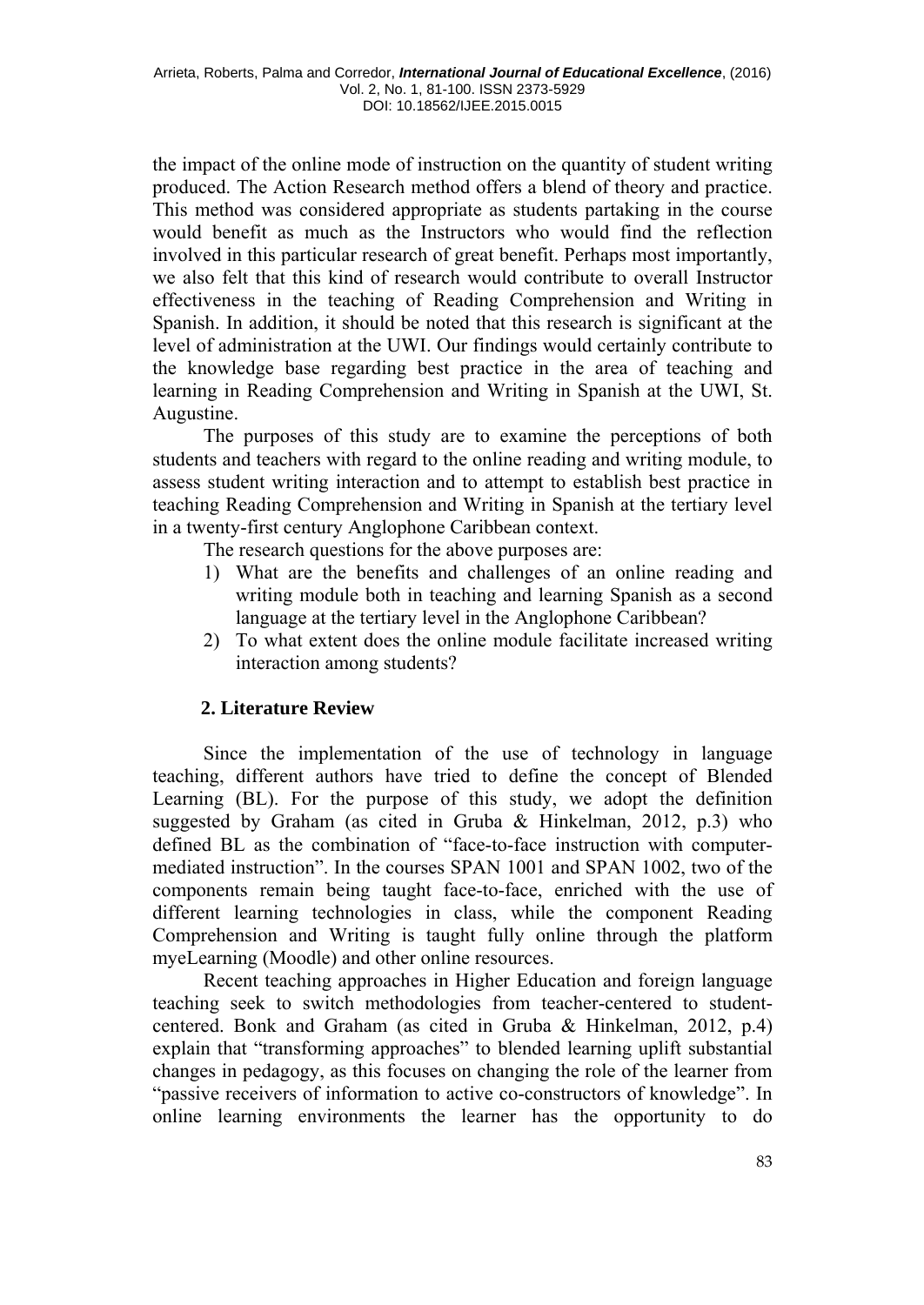collaborative work, interact in real contexts, negotiate meaning, as well as to develop their own learning strategies. This aligns with the objectives from The Common European Framework of Reference for Languages (CEFR) which suggests the adoption of an action-oriented approach for foreign language teaching because:

"…it views users and learners of a language primarily as 'social agents', i.e. members of society who have tasks (not exclusively languagerelated) to accomplish in a given set of circumstances, in a specific environment and within a particular field of action. While acts of speech occur within language activities, these activities form part of a wider social context, which alone is able to give them their full meaning. We speak of 'tasks' in so far as the actions are performed by one or more individuals strategically using their own specific competences to achieve a given result. The action-based approach therefore also takes into account the cognitive, emotional and volitional resources and the full range of abilities specific to and applied by the individual as a social agent". (Council of Europe, 2011, p.9)

2.1. Advantages for the student and linguistic acquisition

Different authors have focused on analysing the advantages and disadvantages of implementing the use of Information and Communication Technology (ICT) in language teaching.

*Increased motivation*. Warschauer (1996), found that during the early years of introducing ICTs in education, students overall had a positive attitude towards using computers. This motivation could be related to the fact that some years ago computers and the Internet were a novelty, but more recent studies (Hung & Yuen, 2010; Greenfield, 2003; Miyazoe & Anderson, 2010; Segupta, 2001) have also reported a positive attitude from the students. In general, the virtual environments, paradoxically, are perceived as more 'real' and closer to daily life than working in a traditional classroom. Participating in a forum or a social network, which Walther (1996) defined as CMC (Computer Mediated Communication), is a more common writing activity, and therefore more meaningful, than writing on paper about a given topic.

According to Bartolic-Zlomislic & Bates (1999), online teaching reduces the levels of anxiety in the learner, as the anonymity granted by this mode can encourage greater participation even from the shy ones (Educational Benefits section, para. 2). Similarly, Sengupta (2001) concluded from a case study that in online interaction, students feel more motivated to participate and more engaged in activities which contribute to balancing the number and the frequency of students' interactions. Moreover, students make a greater effort to produce better texts when these will be read by a wider amount of readers. Forums, wikis and other resources allow continuous written interaction as well as collaborative work (Weasenforth, 2002).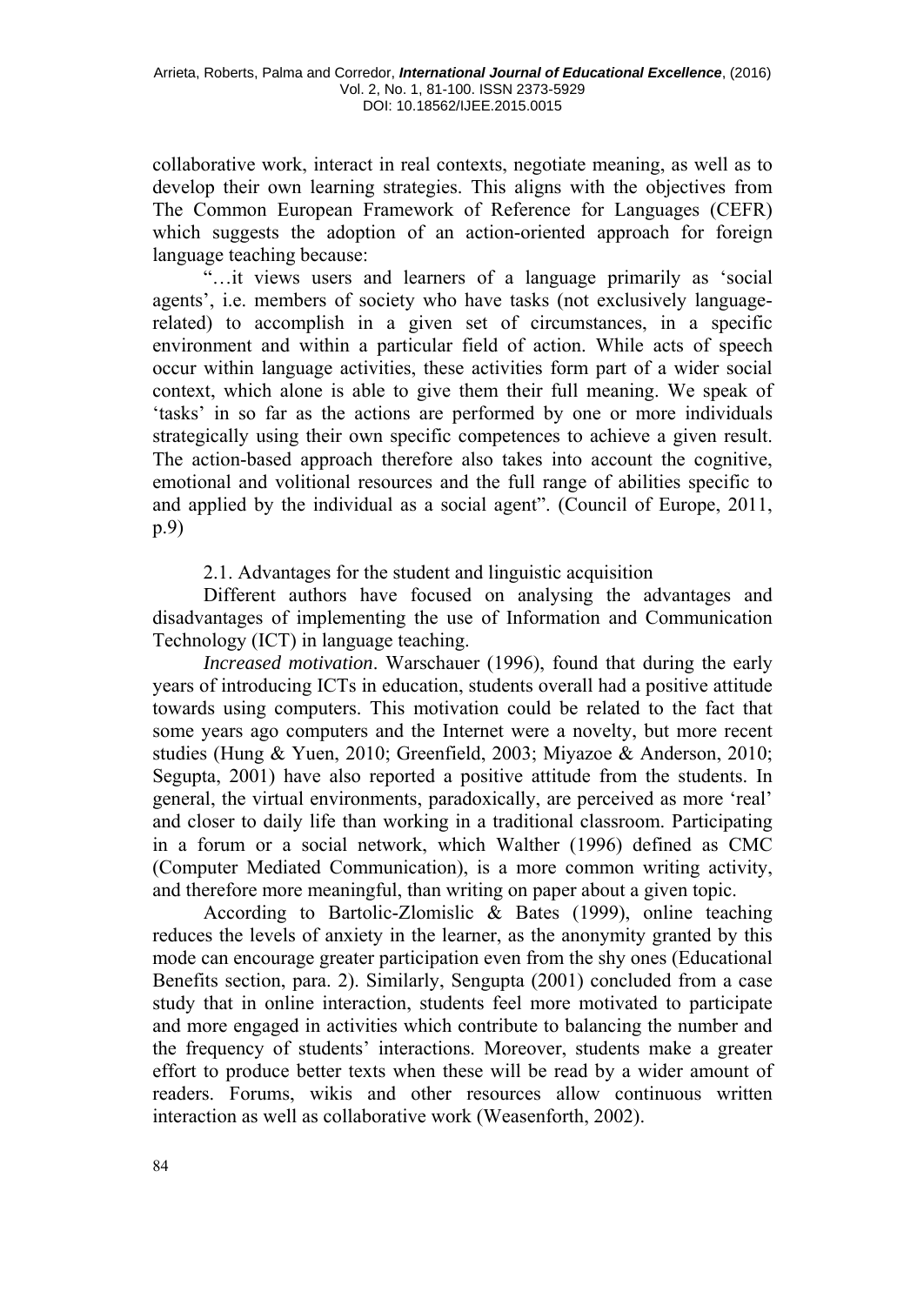*Access.* Today, second language learners have access to more information and resources on the internet which assist them with their reading and writing activities. Loucky (2009) found that reading in a foreign language was more meaningful when the learner had access to these tools as Internet provides the learner with possibilities to interact directly with the foreign culture through forums, wikis, blogs, newspapers, videos, podcasts, etcétera. The student finds the material and resources from the internet not only in its original format and context, but also linked to other resources that complement and widen the variety of *input*<sup>[b](#page-4-0)</sup>.

*Flexibility*. Online learners have the flexibility to work at their own pace. Some of the activities may allow the learners to choose materials with which they prefer to work and in a way that they find will facilitate their learning process. By allowing students to take the responsibility for their learning path, online learning helps to develop student's autonomy and independence, which is the aim of the student-centered learning approach (Jones, 2007).

Grammar and Spell Checkers allow for a degree of flexibility among students. They take care of some aspects of low-level cognitive processes by providing immediate feedback about common errors; allowing students time to focus their attention on high-level processes, such as, recognizing types of texts, inferring meaning and developing ideas.

Undoubtedly, conclusions from recent studies on Second Language Teaching that highlight the importance of the learners' individual differences (Martín Peris, 2000) are underscored in our program where for example, there are dyslexic students who could specifically benefit from the use of technology (Mejía, Díaz, Florian-Gaviria & Fabregat, 2012).

2.2. Advantages for the teacher and the university.

1

*The role of the teacher changes* from being a transmitter of knowledge to a mediator. Learners have a variety of resources available online that help to develop autonomy in their own learning process. In this way, Johannesen & Eide (2000) affirm that the responsibility of the teacher is to make the appropriate arrangements to facilitate the learning process.

The teacher is able to monitor the participation of each student and communicate with them individually in a continuous and egalitarian manner. This makes the amount and quality of teacher-student interaction higher than in face-to-face interactions.

<span id="page-4-0"></span><sup>&</sup>lt;sup>b</sup> Refers to the external factors that determine the learning context of the foreign language to which the learner is exposed. According to Ellis (1994), *input* are forms of language that may appear in written or spoken form, for example in interactions with a native speaker or the teacher, as well as in non-reciprocal discourse as when watching a film, listening to the radio or reading a newspaper.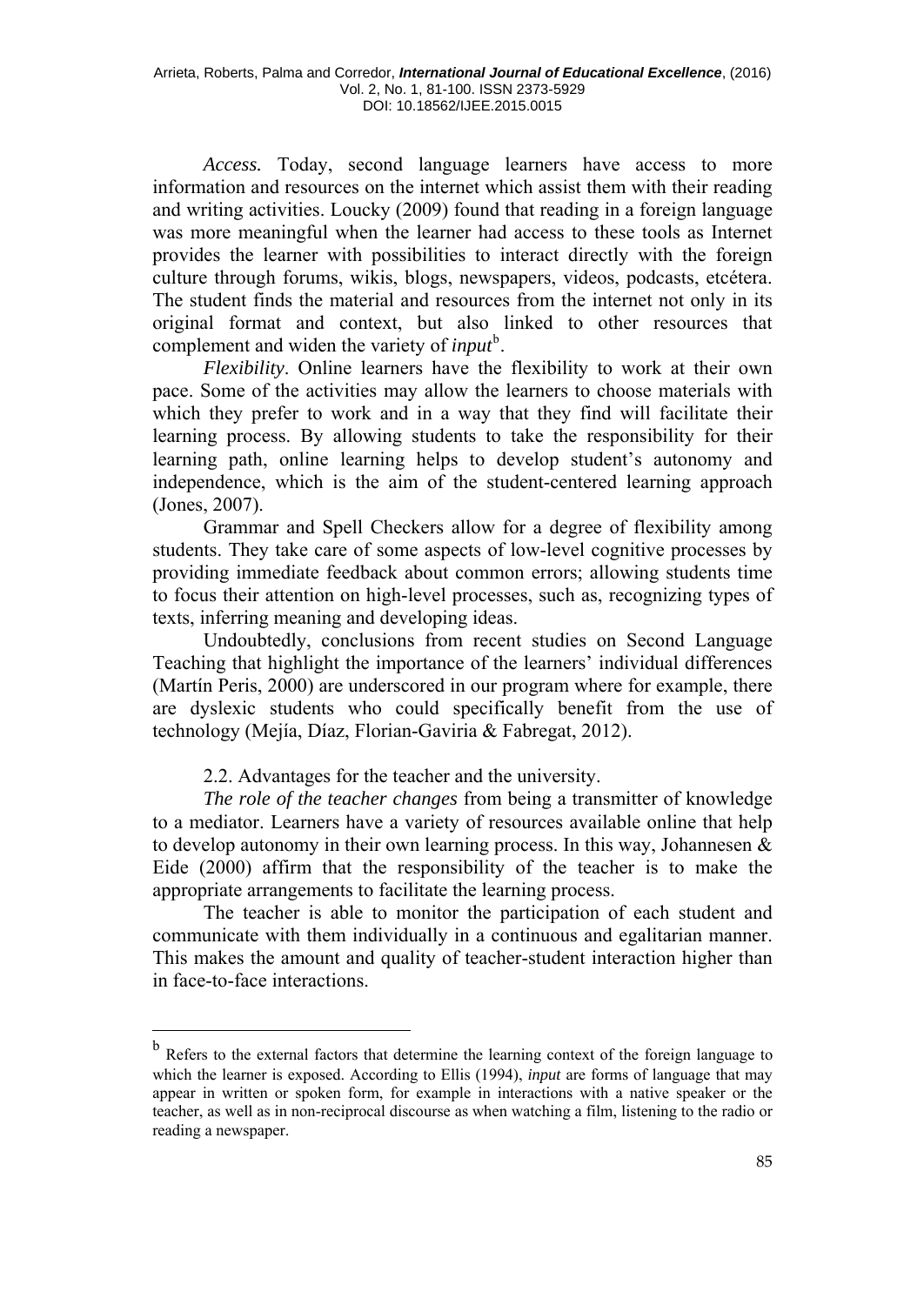*Economic benefits*. Online tutoring not only benefits the students economically by reducing the expenses of transportation to and from the campus, but also the expenses of books and other learning materials may be cut. The university does not receive an additional income for this type of course; however, Bartolic-Zlomislic & Bates (1999) affirm that previous studies have demonstrated that online courses are "at least as cost-effective as conventional courses" (Economic Benefits section, para. 7).

## 2.3. Limitations

Some of the limitations that were expected for the implementation of this course are related to preparedness, time management and computer literacy. It requires that the teacher, as well as the student have some knowledge about how to use certain online applications. Johannesen & Eide (2000) believe that technical aids can also generate reluctance to learn due to many different factors. They affirm that a programme or application which does not function can lead to dissatisfaction and frustration. On the contrary, if it functions as it should, it will increase student and teacher motivation thereby enriching the learning experience. However, it is expected that the teacher and the students are ready to embrace this method of delivery. Johannesen  $& \text{Eide}$  (2000) believe that the use of technology in teaching can create some level of reluctance, which was evidenced in the initial survey to the UWI Instructors and students; both demonstrated an initial lack of acceptance of the proposal of this online module to the two courses. Among our teachers and students, there was a common belief that this new method would increase the amount of work and would require more dedicated time for the activities from both parties.

Bartolic-Zlomislic & Bates (1999) found in their research that the fact that the course has 24/7 access creates "unrealistic expectations of the course" (Student Preparedness section, para. 3). Teachers and students may believe that they are expected to work online all the time. On the other hand, as the course material and activities are available permanently, students may opt to delay their work. This can affect other students, especially in those activities where interaction and collaborative work is required.

# **3. Research Methodology**

Participants in the study came from the cohort of students entering the first year of the Spanish programme of the UWI in August 2014. The study was conducted over two semesters. The initial group comprised 61 students (54 female and 7 male). However, this changed to 45 female and 4 male giving an overall total of 49 students in semester 2. The first year of the programme was chosen as we strongly felt that students at this level should be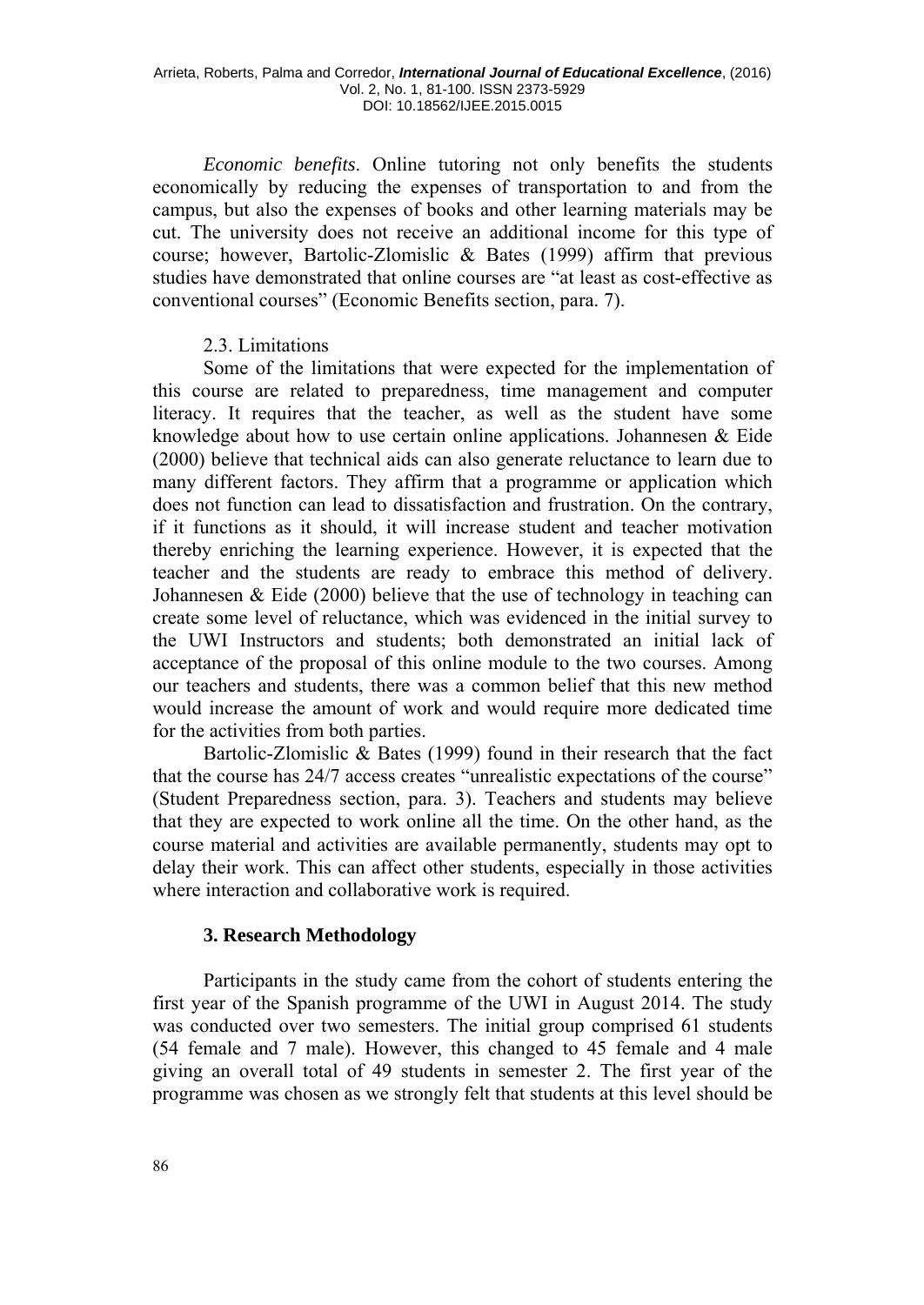exposed to and ultimately display a command of the online environment as relates to reading and writing in a foreign language.

SPAN 1001 - Spanish Language IA is 13 weeks in length. In week 1 of the online course, students were asked to familiarise themselves with the use of the platform and to complete a general questionnaire assessing both motivation and technological knowledge. One in-class session of one hour's duration was held at the start of semester and sought to orient students to the platform (myeLearning) and material to be used in the course. This session was repeated at the start of the second semester. The table below gives a comparison of the elements of both the face to face and the online modules. It shows that in the face to face class, students produced 3 tareas (tasks) and 8 written texts which decreased to 3 tareas in the second semester of the online course. However, students now produced drafts (minimally 3) of written assignments prior to submission. Moreover there were no forum interactions in the face to face class but these became mandatory in the online course.

| <b>Elements of</b>   |                 | <b>Face to face</b> | <b>Online I</b>   | <b>Online II</b>  |
|----------------------|-----------------|---------------------|-------------------|-------------------|
| the course           |                 |                     | semester          | semester          |
| <b>Amount of</b>     |                 | 3 tareas            | 10 tareas         | 3 tareas          |
| final                |                 | 8 assignments       |                   |                   |
| assignments          |                 | for a portfolio     |                   |                   |
|                      |                 | 2 quizzes           | 2 quizzes         | 2 quizzes         |
| <b>Amount of</b>     |                 |                     | $_{0}$            | 3 Drafts          |
| drafts for final     |                 |                     |                   |                   |
| <b>Assignments</b>   |                 |                     |                   |                   |
| "Tareas"             |                 |                     |                   |                   |
| <b>Contributions</b> |                 | $\overline{0}$      | at least 4 weekly | at least 4 weekly |
| in forums            |                 |                     | 4x13( weeks)      | 4x13( weeks)      |
| Type of              |                 | Hard copy texts     | Online material   | Online material   |
| resources            |                 |                     | (Blogs, wikis,    | (Blogs, wikis,    |
|                      |                 |                     | forums,           | forums,           |
|                      |                 |                     | glossaries, e-    | glossaries, e-    |
|                      |                 |                     | mail, social      | mail, social      |
|                      |                 |                     | media and         | media and         |
|                      |                 |                     | online            | online            |
|                      |                 |                     | dictionaries)     | dictionaries)     |
|                      |                 |                     |                   |                   |
| Workload             | <b>Students</b> | 2 hours - face      | Weekly 4-6        | Weekly 4 hours    |
|                      |                 | to face weekly      | hours 54.3%       |                   |
|                      |                 | 2 hours work at     | Weekly 6-8        |                   |
|                      |                 | home                | hours 22.9%       |                   |
|                      | <b>Teachers</b> | Face to face        | Forum             | Forum             |
|                      |                 | weekly class        | interaction       | interaction       |
|                      |                 | Class planning      |                   |                   |
|                      |                 | weekly              | Class planning    | Class planning    |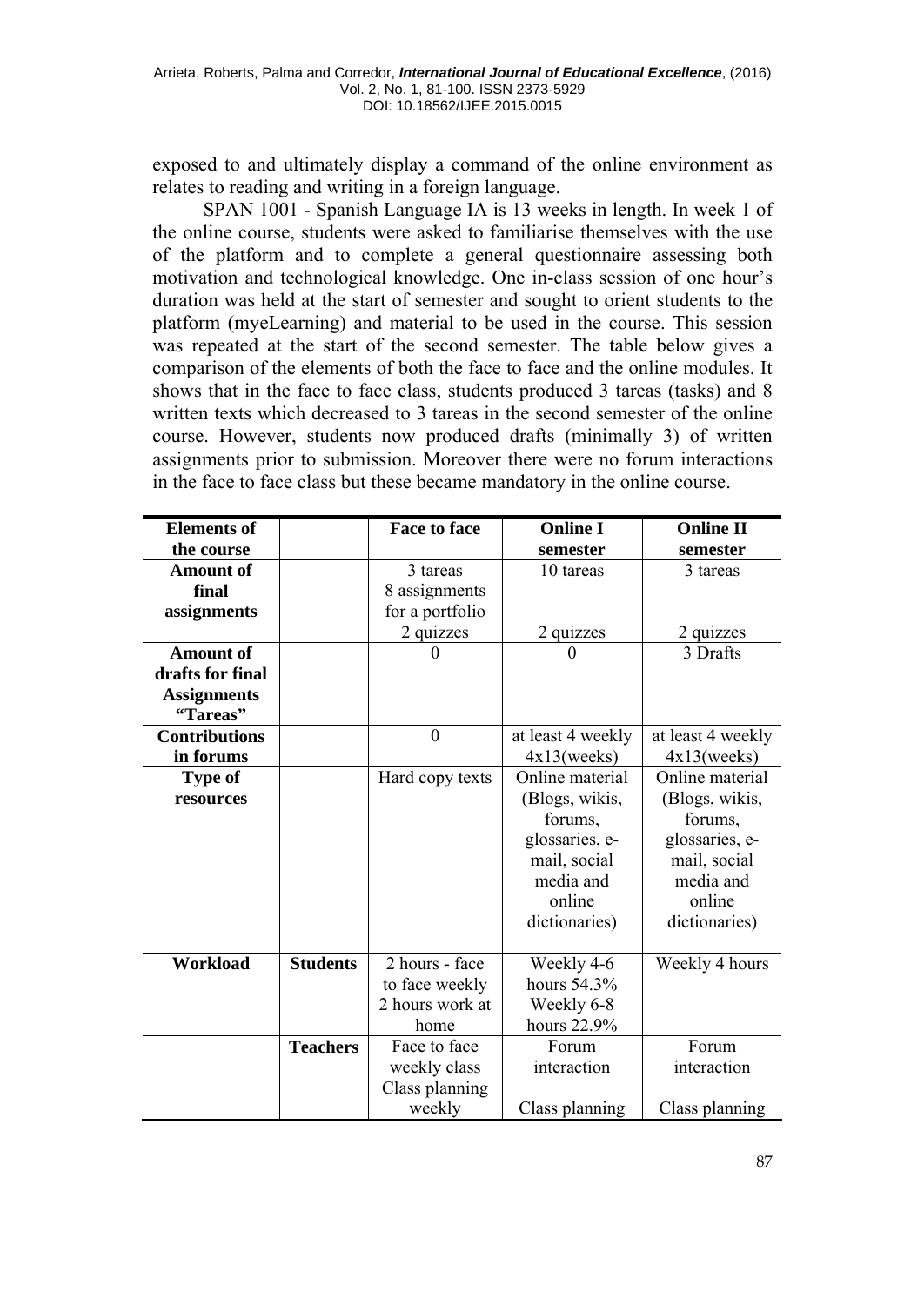|                  | Marking as<br>required<br>weekly | Marking                       | Marking                     |
|------------------|----------------------------------|-------------------------------|-----------------------------|
| Feedback         | Teacher:                         | Students:                     | Students:                   |
|                  | Marks on                         | Qualitative                   | Qualitative                 |
|                  | assignments                      | feedback to                   | feedback to                 |
|                  |                                  | classmates                    | classmates                  |
|                  |                                  | Constant                      | Constant                    |
|                  |                                  | interaction in                | interaction in              |
|                  |                                  | forums                        | forums                      |
|                  |                                  |                               |                             |
|                  |                                  | Teachers:                     | Teachers:                   |
|                  |                                  | Constant                      | Non-marked                  |
|                  |                                  | interaction in                | qualitative                 |
|                  |                                  | forums                        | feedback to                 |
|                  |                                  |                               | improve final               |
|                  |                                  | Marking of                    | tasks                       |
|                  |                                  | assignments                   |                             |
|                  |                                  |                               | Constant                    |
|                  |                                  |                               | interaction in              |
|                  |                                  |                               | forums                      |
|                  |                                  |                               |                             |
|                  |                                  |                               | Marking of                  |
|                  |                                  |                               | assignments                 |
| <b>Access to</b> | Reading                          | Reading                       | Reading                     |
| material         | material made                    | material made<br>available on | material made               |
|                  | available on<br>MyeLearning      |                               | available on                |
|                  | (Moodle)                         | MyeLearning<br>(Moodle) and   | MyeLearning<br>(Moodle) and |
|                  |                                  | internet                      | internet                    |
| Flexibility      | A fixed weekly                   | Activities                    | Activities                  |
|                  | class schedule                   | available during              | available during            |
|                  |                                  | the week 24/7                 | the week 24/7               |
|                  | Due dates for                    |                               |                             |
|                  | submission of                    | Due dates for                 | Due dates for               |
|                  | assignments.                     | submission of                 | submission of               |
|                  |                                  | assignments.                  | assignments.                |

Table 1. *Comparison of the elements of both the face to face and the online modules.*

In the online module, students had 'Actividades' as well as 'Tareas' to complete each week. These took varied forms and were mainly independent, although 'foros' were used to provide students with opportunities to express ideas and opinion through discussion and written interaction. The shorter 'actividades' were seen as important to the development of reading strategies, while the longer 'tareas' were seen as crucial to providing students with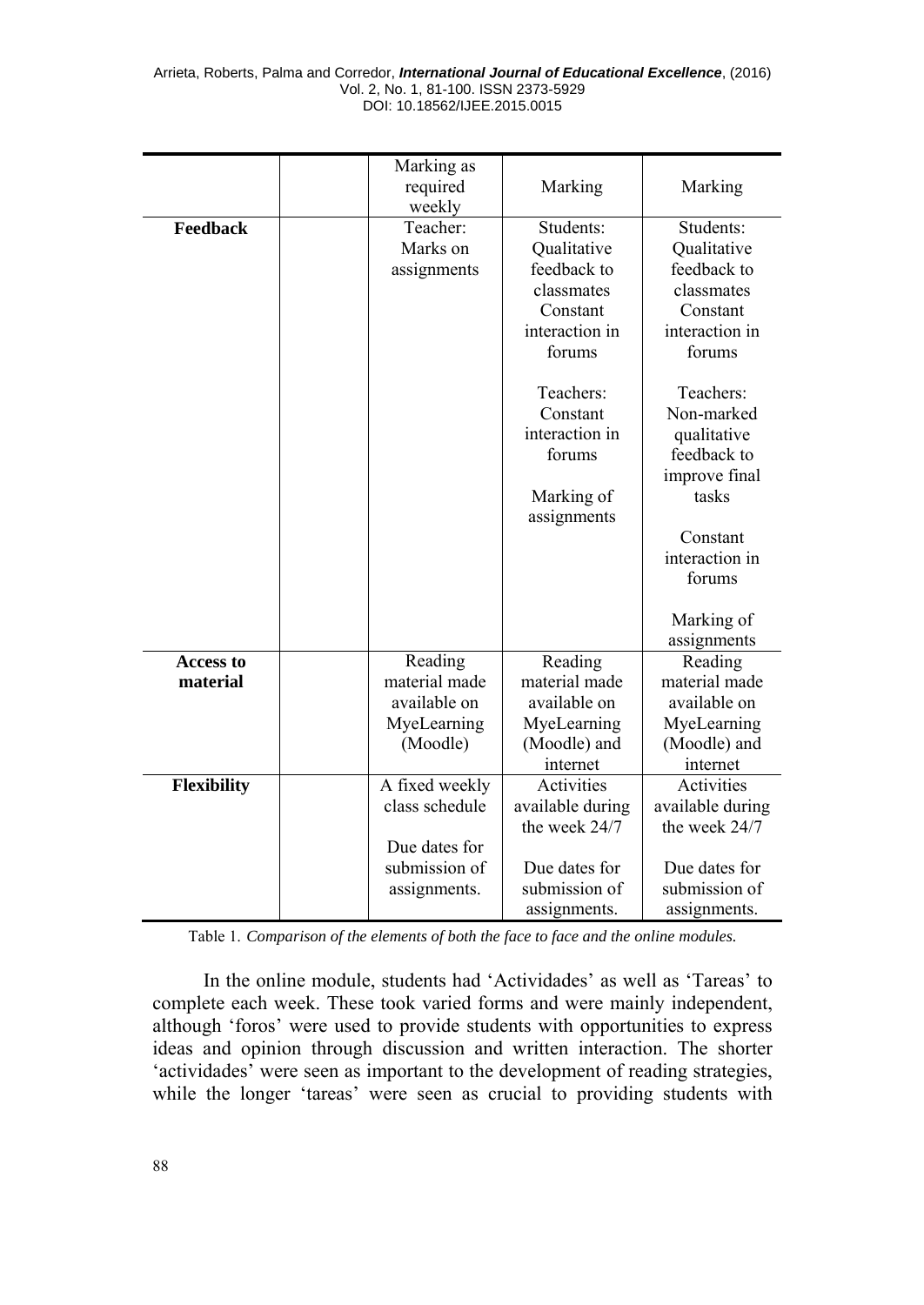moments for more thoughtful reflection. Two quizzes were also included and these were conducted online.

At the end of each semester (November, 2014 and April, 2015), students were asked to complete a questionnaire which we created in order to facilitate our evaluation of the modules based on their (student) perceptions. This qualitative data source focussed on the following areas with subsequent guiding statements/questions:

*Course pedagogical design*. This course is organised in a way that helps me learn / The course assignments and lectures usefully complement each other / The course instructions (material, video tutorials etc.) are clear.

*Language Competence development*. This course helps me improve my writing in Spanish / This course helps me improve my reading and comprehension in Spanish / This course develops my writing ability to interact with other people in Spanish.

*Teacher guidance*. The Instructor is helpful when I have difficulties or questions / The Instructor provides meaningful feedback on my work / The Instructor provides meaning guidance on my progress/work.

*Student performance*. I participate actively in all for a / I organise my time so that I meet deadlines well in advance / I review my contributions prior to posting. I guide discussions in for a / How many hours per week on average do you work on this course?

*Overall course perception*. This course develops my ability to think critically / What is my goal in a Spanish degree? / How satisfied are you with this course? / Considering both the limitations and possibilities of the subject matter and the course, how would you rate the overall effectiveness of the course? / If you could choose, would you rather have face to face or online Reading Comprehension and Writing classes?

The data from the student surveys were gathered, read through and analysed. The results of the survey made at the end of semester I (November, 2014) regarding the heavy workload were taken into account to slightly alter the design of the content of semester II (2015). The course Instructors also gave their assessments of the course through a face to face meeting at the end of the second semester (Instructors meeting, April, 2015). In this questionnaire the Instructors discussed all aspects of the course and reflected on analysing best practice and on improving the course structure. All of this data was collated and is analysed in detail in this paper.

# **4. Results/Findings**

# 4.1. Materials and Sources

*Selecting texts in real contexts*. Following the principles of the communicative approach in teaching a foreign language, the selection of texts that made up the course material was determined by their appropriateness to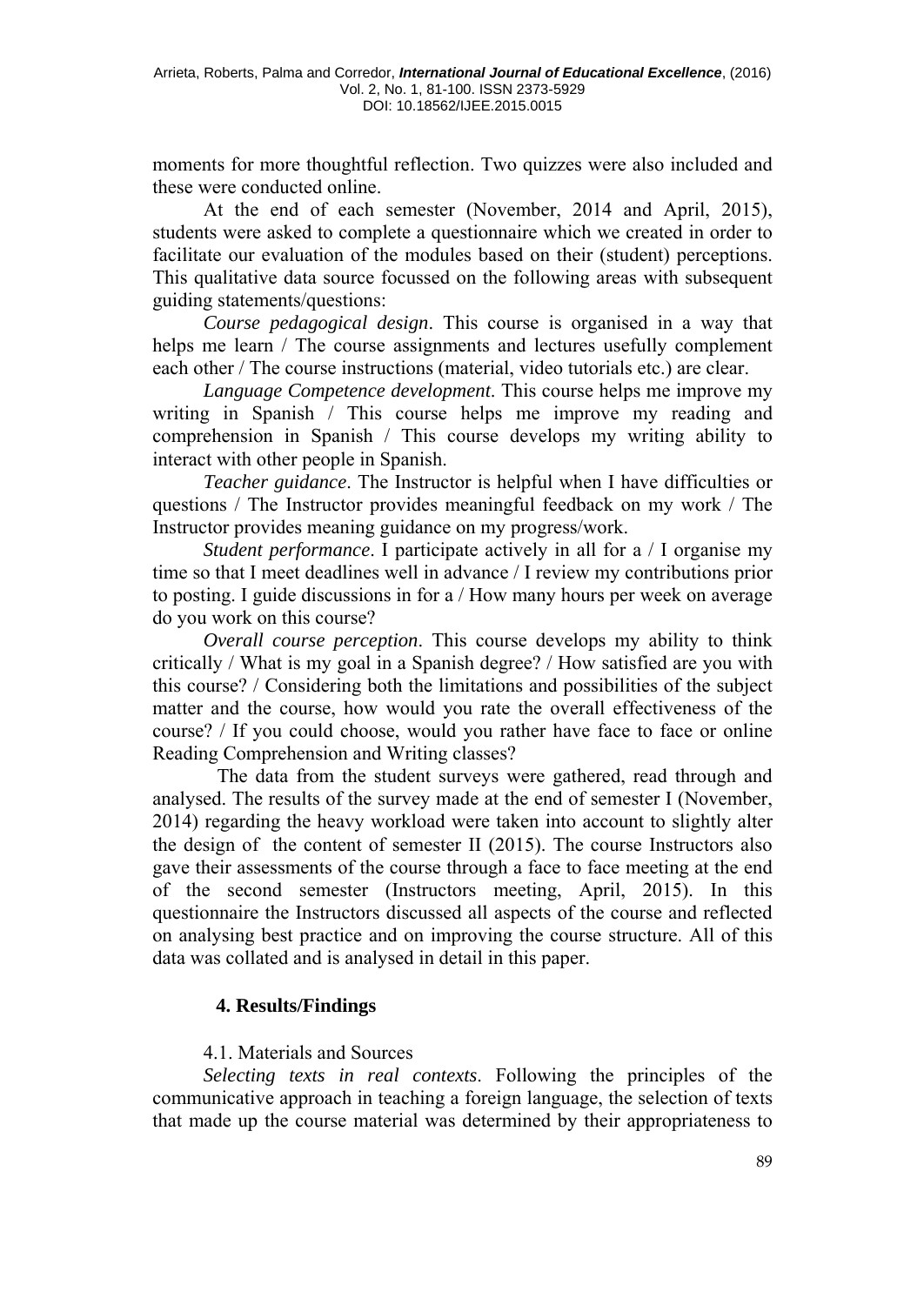real life. For instance, a normal activity of the component was to read and get familiar with a digital newspaper article. Afterwards, students were able to produce a written article as close to the authentic material as possible. As one of the Instructors indicated:

"Very often the material I select to work with comes from digital sources. However, if I want the students to work with it in the face to-face session, I need to print it out and give it to them as a hard copy" (Instructors meeting, April, 2015)

This quotation suggests that face-to-face methodology results in the alteration of the context in which the text was produced.Whereas students of the old module had no choice but to wait to get home in order to access the online material, the students of the online module could access the text in its real platform and in "class time".

"Many times students were asked to research on a fact or a story and they had to wait to get out of class to connect to the network and visit the pages required to complete the activity" (Instructors meeting, April, 2015).

Additionally, as this Instructor pointed out, the specific dynamics and resources not available in a regular class prevented our students from working with materials in the real context, i.e. the digital context. Thanks to the online module, texts were accessed in the original format and platform.

This aspect also seems to influence the motivation of our students. As one student said: "It was by far more motivating to write my post in a real blog than just on a paper emulating a blog" (SPAN1002 - Students Survey, April, 2015). This comment confirms one of the guidelines of the Communicative Approach which suggests that the more realistic the practice appears, the more motivated the students will be.

*Access to learning content 24/7. The learning is not limited to class time.* The most positive aspect of the 24/7 access to learning content was that students could take the course activities at their own pace and when they felt most inspired. As one student said: "I prefer the online course because it allows me to complete the assignments on my own timing and schedule" (SPAN1001 - Students Survey, November, 2014). Indeed, the new module required students to make decisions about their work schedule by deciding when to complete the assignments. However, there was one drawback in this regard; problems were observed in tasks that required interaction, especially in those groups where members tended to wait until the end to carry out the activity:

"The majority of the group members this semester I had always waited till the night of the discussion deadline to post things when myself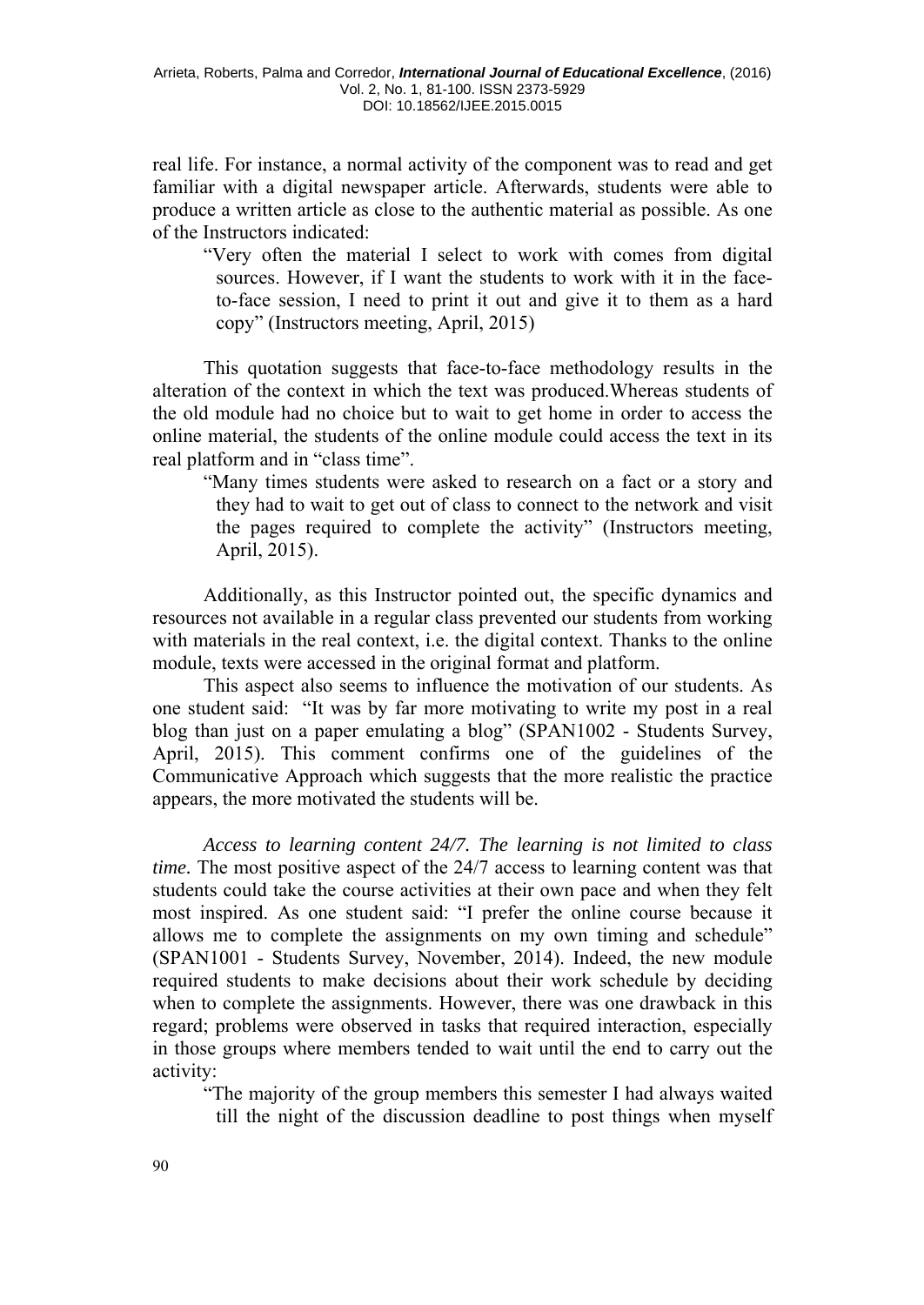and a few others would post earlier in the week and wait forever for others to discuss with. This jeopardized my marks with regard to par ticipation and was certainly not fair" (SPAN1002 - Students Survey, April, 2015)

As this comment pointed out, the fact that students could access material whenever they wanted, facilitated some of them working just before the deadline. This was not a general complaint, but a situation that arose in one group and, according to the students, made difficult to carry on this type of interactive tasks. It must be noted that this was also an issue for the Instructor in charge of the group: "I tried to monitor the forums everyday for a while but the majority of contributions were posted close to the deadline" (Instructors meeting, April, 2015). Instructors eventually adapted their own schedules to their students' schedules. Thus, the dynamics of each group made the experience of each Instructor very different. For instance, in the following quotation, the Instructor notes: "In my group the weekly activity began right after we posted the instructions" (Instructors meeting, April, 2015). Or as another claimed: "Even if I was not connected, most of the activities were completed by Wednesdays" (Instructors meeting, April, 2015).

Therefore, access to learning content 24/7 was perceived as a challenge by some students and Instructors. The exploitation of this aspect of the online module depends on the decision making of the students and the degree of autonomy in their learning process.

*Access to a greater number of resources*. Given the large number of resources available online, Instructors had to have a much more critical sense in selecting materials. As one Instructor indicated:

*"As a teacher, you select the material that you think is serious, appro priate and well written, but you also know that some websites might contain data errors of which you are not necessarily aware"* (Instruc tors meeting, April, 2015).

This comment highlights the importance of instilling critical thinking in students regarding the validity of information available on the web. For both Instructors and students alike, it is necessary to evaluate the authority of the sources.

In the main, students pointed to the large number of resources that the online platform offers as one of the positive aspects. One of the students commented: "When completing course activities it is very easy to jump from one page to another to get additional information" (SPAN1002 - Students Survey, April, 2015). Indeed, online texts are structured with hyperlinks that take the reader from one page to another with ease, allowing the students to delve into topics that attract their attention. Related to this aspect, another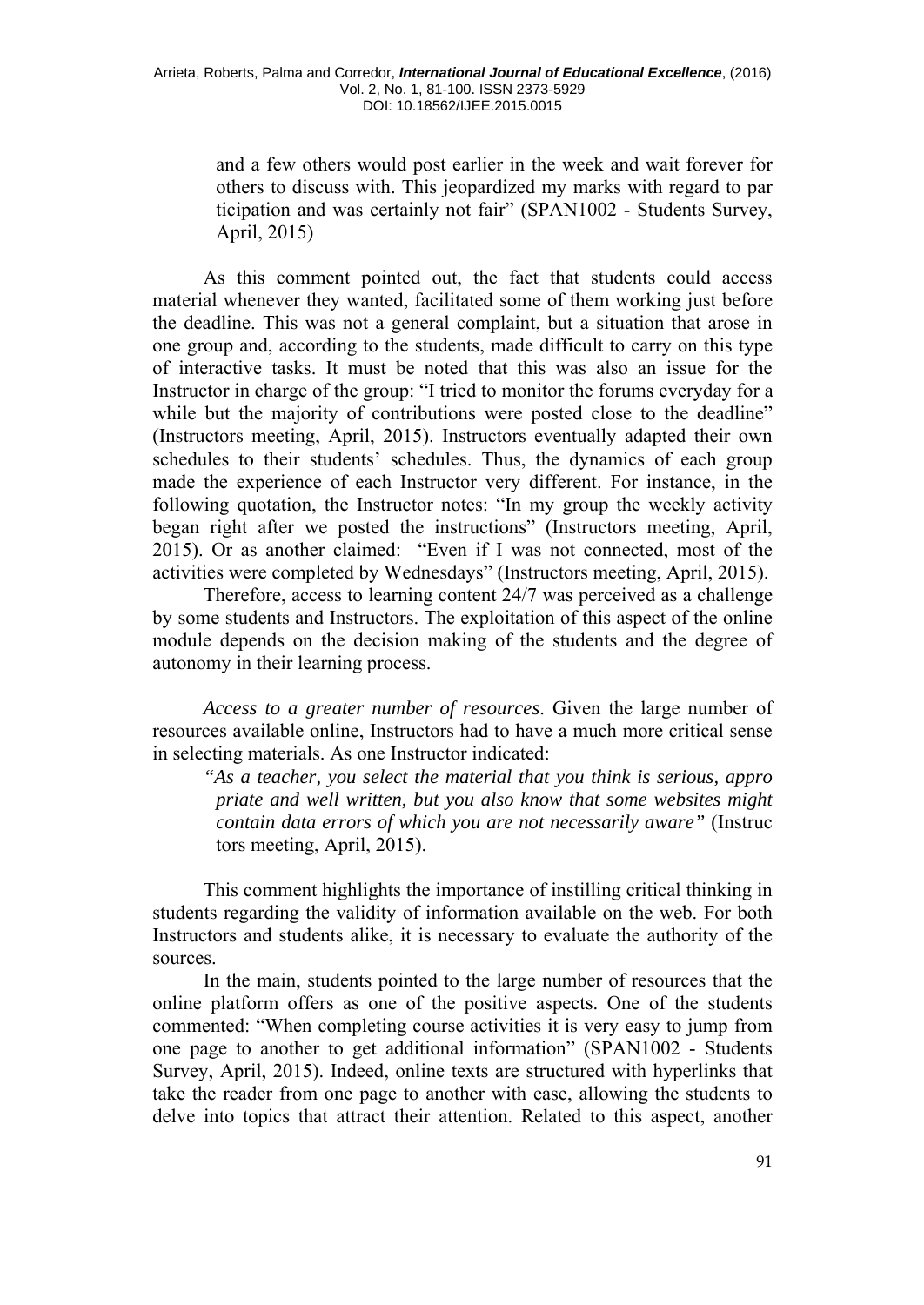student referred to one of the activities of the course: "There were activities in which we were given a webpage with many links and it was up to us the decision of what links to visit and which not, like the one about Ana Frank" (SPAN1001 - Students Survey, November, 2014).

Deciding which resources to select in order to complete an activity requires decision-making skills. Once again, another aspect born from the online module appears related to the autonomy of the students in the learning process.



Figure 1. *Screenshot Activity "El diario de Ana Frank".* Source: *[http://www.annefrank.org/es/Ana-Frank/El-diario-de-Ana-Fran](http://www.annefrank.org/es/Ana-Frank/El-diario-de-Ana-Frank/)k* 

*Different types of activities*. One of the most positive aspects according to the students was the diversity of activities carried out each semester. This module required two main activities: reading and writing. The online platform gave the opportunity to read and write in different formats and procedures: glossaries, forums, wikis, quizzes, blogs, emails, etc. As one of the Instructors said: "The searching and creation of course material was much easier in this module thanks to the variety of tools available on the net" (Instructors meeting, April, 2015). This quotation suggests that the range of possibilities that all tools mentioned above provide for a class of writing skills was perceived as an advantage by the Instructors.

In addition, it seems that the variety offered more teaching options, and not necessarily more difficulties:

"We used various applications and programs such as wikipedia, gmail or facebook. No explanation was needed because both students and Instructors were familiar with them" (Instructors meeting, April 2015).

When an obstacle presented itself, students were able to overcome the digital challenges:

"There was a task in which we had to make a screenshot of our as signment. I had no idea of how to do it. Now it seems incredible that I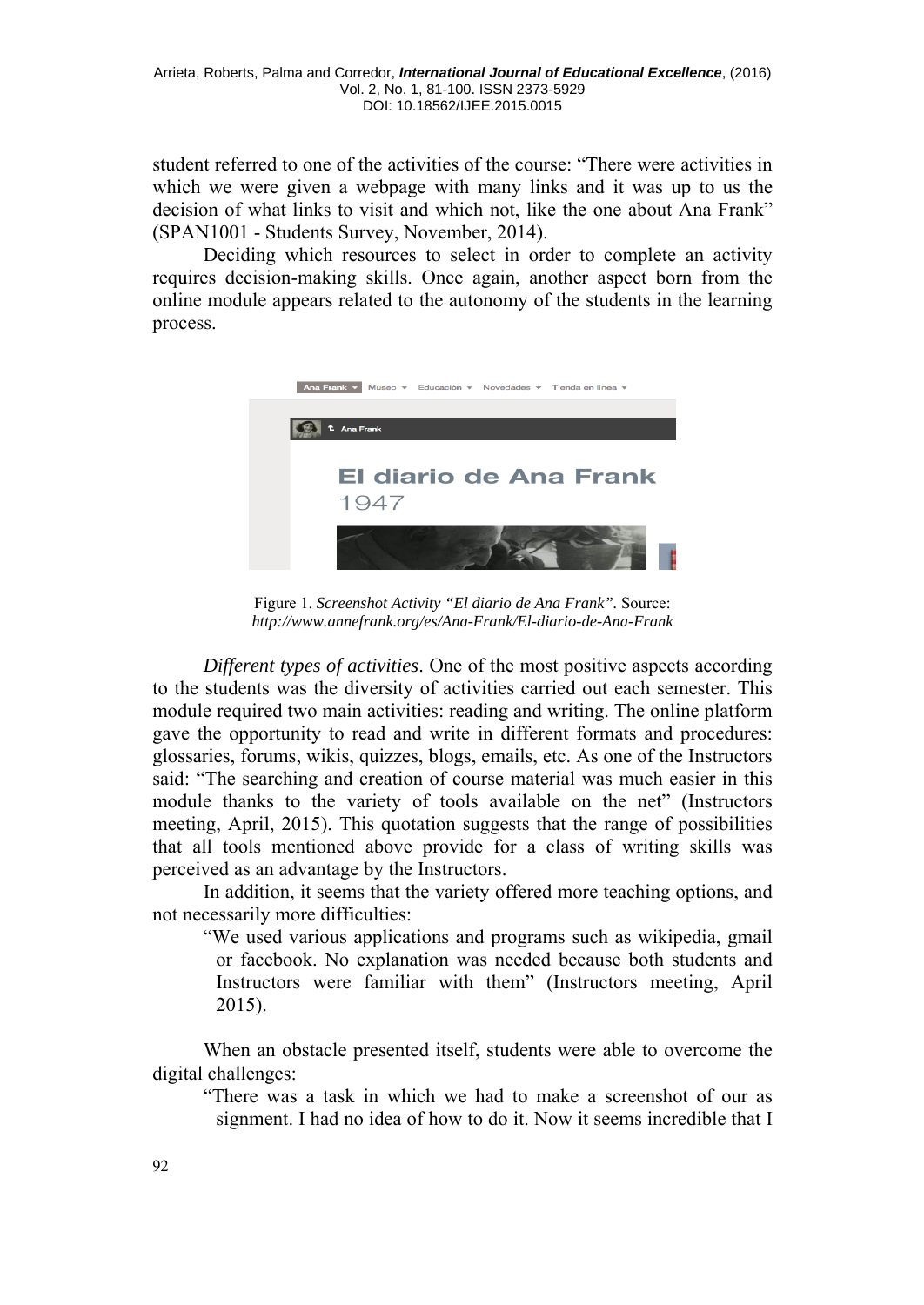did not know how to do such a basic task" (SPAN 1002 - Students Survey, April, 2015).

The variety of activities is also related to the motivation of the students: "I like the variety of the activities and assignments for each week. It is something to look forward to and it really does capture my interest" (SPAN 1002 - Students Survey, November, 2014).

Capturing the interest of the students is one of the main objectives of educational practice. If we grasp the attention of our students on the course topics, it is guaranteed that they will be motivated to complete the task and reap the benefits of the course. One of the students mentioned an activity of the course:

"I always wanted to open a blog, because I wanted to share my experi ences with the rest of the world, but I was not motivated enough to do it on my own. So when we were told to write it, I thought it was a fun assignment" (SPAN 1002 - Students Survey, April, 2015).

Thus, the variety of tools at our disposal became one of the greatest advantages in our online Reading Comprehension and Writing module. Screenshot of the activity "glossary of health" (Semester 2, 2015) in which students had to define a word related to the health field and add a related image



Figure 2**.** *Glossary of health.* Source: http://grupochavezradio.com/website/wpcontent/uploads/2015/04/Antibioticos.jpg

# 4.2. Students and teachers' roles

*Intervention not simply attendance*. One of the benefits of the online delivery mode is that participation does not depend on the student's' attendance. As one Instructor said: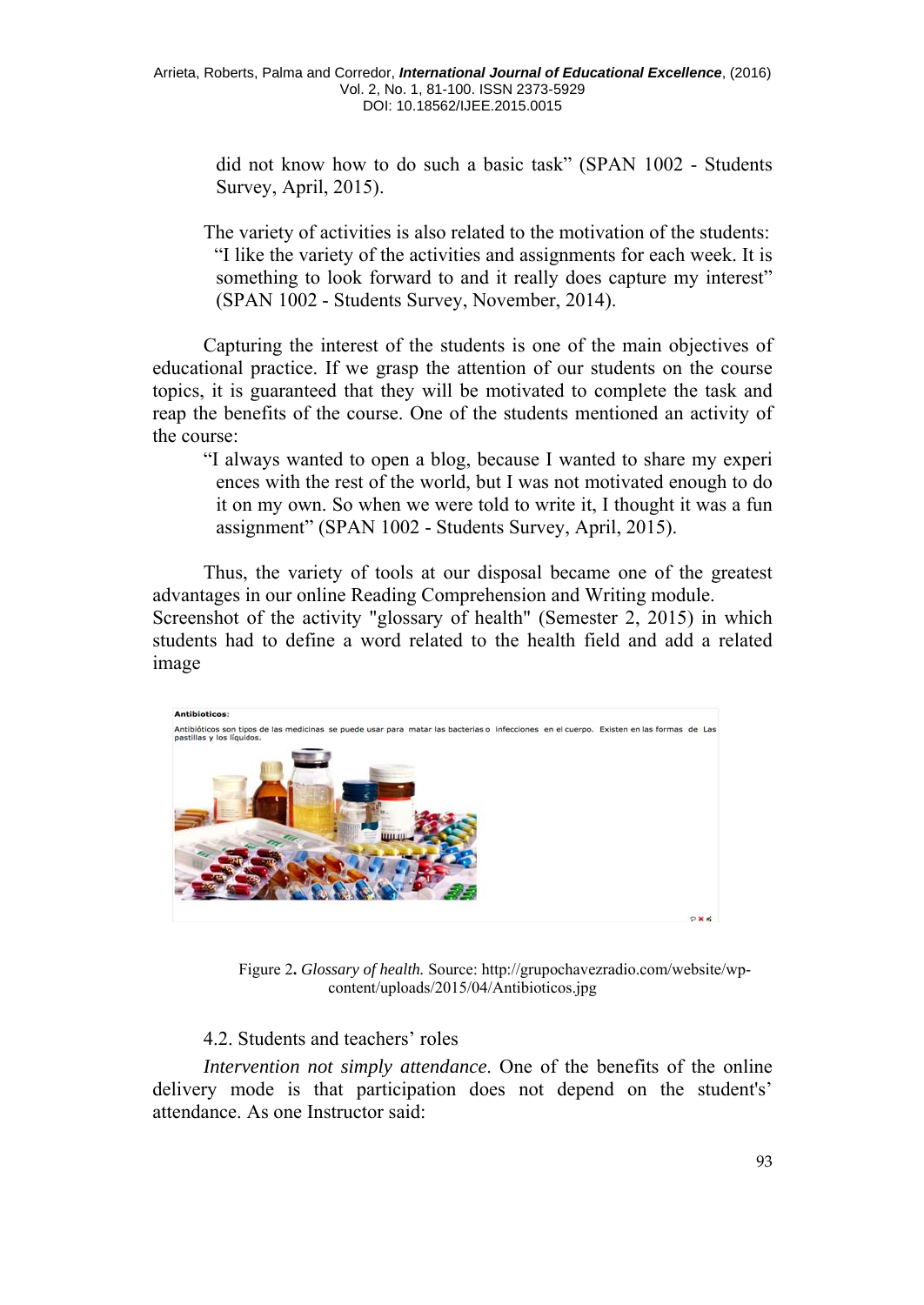"Normally, in every face-to-face dynamic, there are a few students who do not actively participate. You see them trying to be invisible and leaving the questions to be answered by their classmates" (In structors meeting, April, 2015).

The confusion between attendance and participation facilitates the mindset of some students who believe that their simple presence in class is valued by the Instructors. However, learning a foreign language requires the practice of skills through an active learning engagement. In the online module, participation was linked to contributions in the forums and not to mere attendance. The perception of the students is that this format demands a more active role from them.

"Many second language lessons are monologues of the teachers, and students contributions take up little class time, but in this course it was just the opposite" (SPAN 1002 - Students Survey, April, 2015).

This active role is also reliant on the efficiency of the module in preventing the student from being tempted not to engage in class, either because of laziness or shyness. As one of our students said:

"I like that we can actively participate in forums and contribute to our classmates' opinions because sometimes participation in a classroom environment is hindered due to timidity and fear of being wrong" (SPAN 1001 - Students Survey, November, 2014).

This quotation suggests that written communication encourages students to participate more and diminishes the fear of being wrong. It is clear that the ease of their work being amended by written communication encouraged students to participate more. All in all, the fact that the online module required a greater commitment from the students was considered beneficial by both students and Instructors.

*Student's written performance can be followed and evaluated easier by the instructor.* The evaluation of the learning process not only involves assigning a grade to the students' work. In our case, it was essential to give feedback on how to improve writing skills.

"The possibility of having the forum entries of our students recorded every week allowed us to make individual tracking of their written interaction. This monitoring is just impossible in a face-to-face mod ule" (Instructors meeting, April, 2015).

Every successful evaluation goes through a process of monitored learning in which feedback is crucial. This weekly monitoring was intended to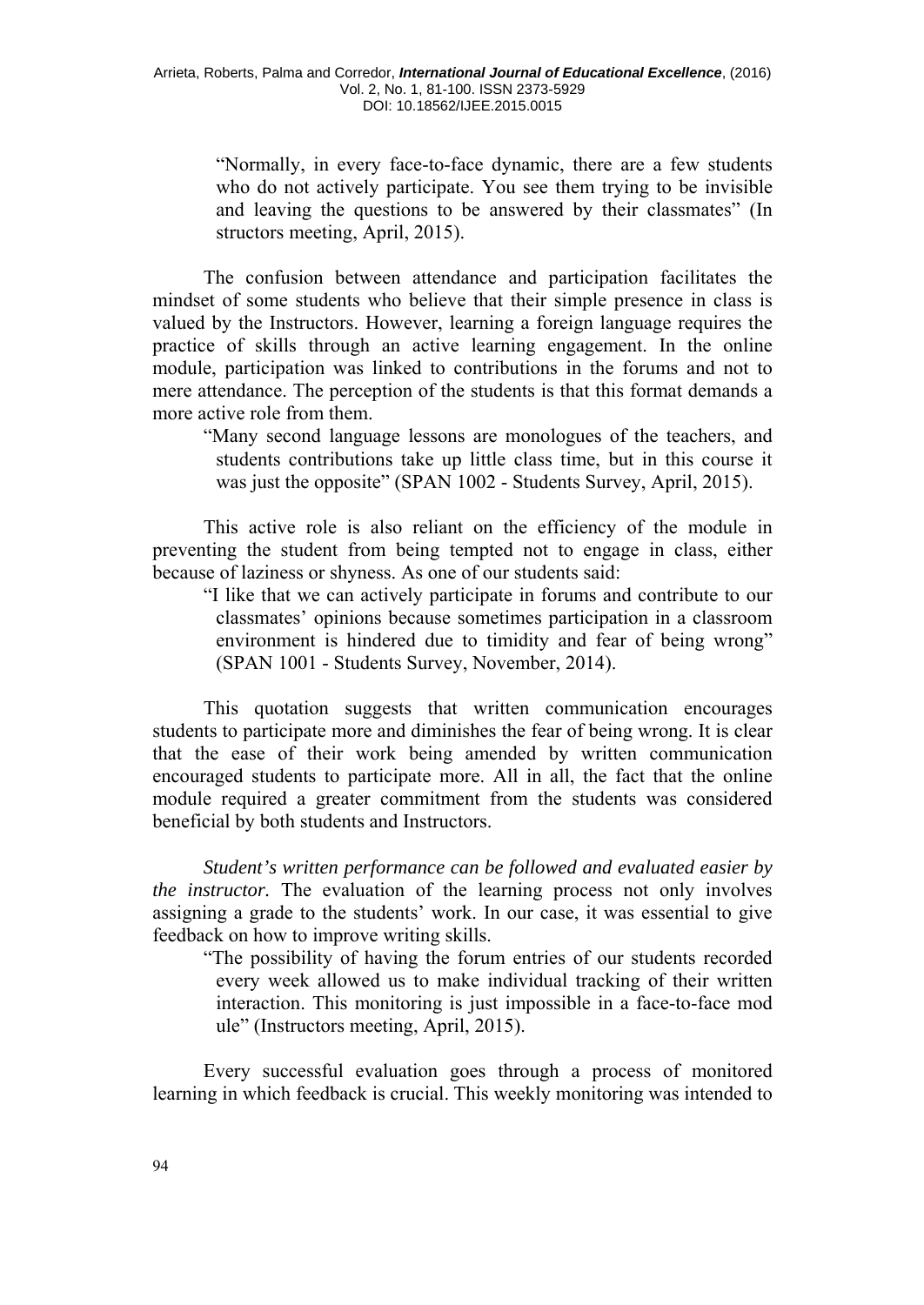give feedback on different types of mistakes: grammar, vocabulary, coherence, etc.

By contrast, there was a dramatic increase in the Instructor's workload due to the amount of feedback that the module required. At the beginning of the course, Instructors agreed upon an agenda which entailed that feedback will be given weekly. This task became especially hard in the second semester, when Instructors were enrolled in a greater amount of departmental activities and courses/modules. As one of the Instructors said:

"Weekly feedback was time-consuming. You need to read carefully the contributions, grade them and send it to each of your students with a justification for it" (Instructors meeting, April 2015).

Another Instructor also reflected on this same issue:

"I do not believe it is necessary to correct every sentence or every sin gle post. Most of the time students acted as peer reviewers by asking their classmates for clarification. There is an invisible feedback, it is not explicit, and yet, it works" (Instructors meeting, April 2015).

According to the Instructors, the feedback on students' work came from other students as well as from the tutors of the course. However, the perception of some students was that the amount of feedback received from Instructors was insufficient:

"The course is designed in a way that facilitates learning, however, the lack of feedback from the tutor made it very difficult to track my pro gress during the semester" (SPAN1002 - Survey April 2015).

As this quotation implies, the perception of some students was that the comments from their Instructors were crucial to their charting progress in their written skills. Thus, getting the commitment of the Instructors with a realistic schedule is a challenge to be considered for the coming years.

#### 4.3. Results

*Greater written production and interaction.* Significant among the data sets collected (and previously indicated in the methodology section) is the number of texts that were produced by the students of the component. Summing up forums and final tasks, the minimum number of texts required to pass the component in the first semester was about 10 final tasks and about 40 forum posts. In the second semester, due to the reduction in final tasks, the minimum number of texts to be produced was 3 final tasks and 40 forum posts. Considering that in the former face-to-face modality of this component each student was required to produce 11 texts, the online modality showed an increase in students' overall written texts production.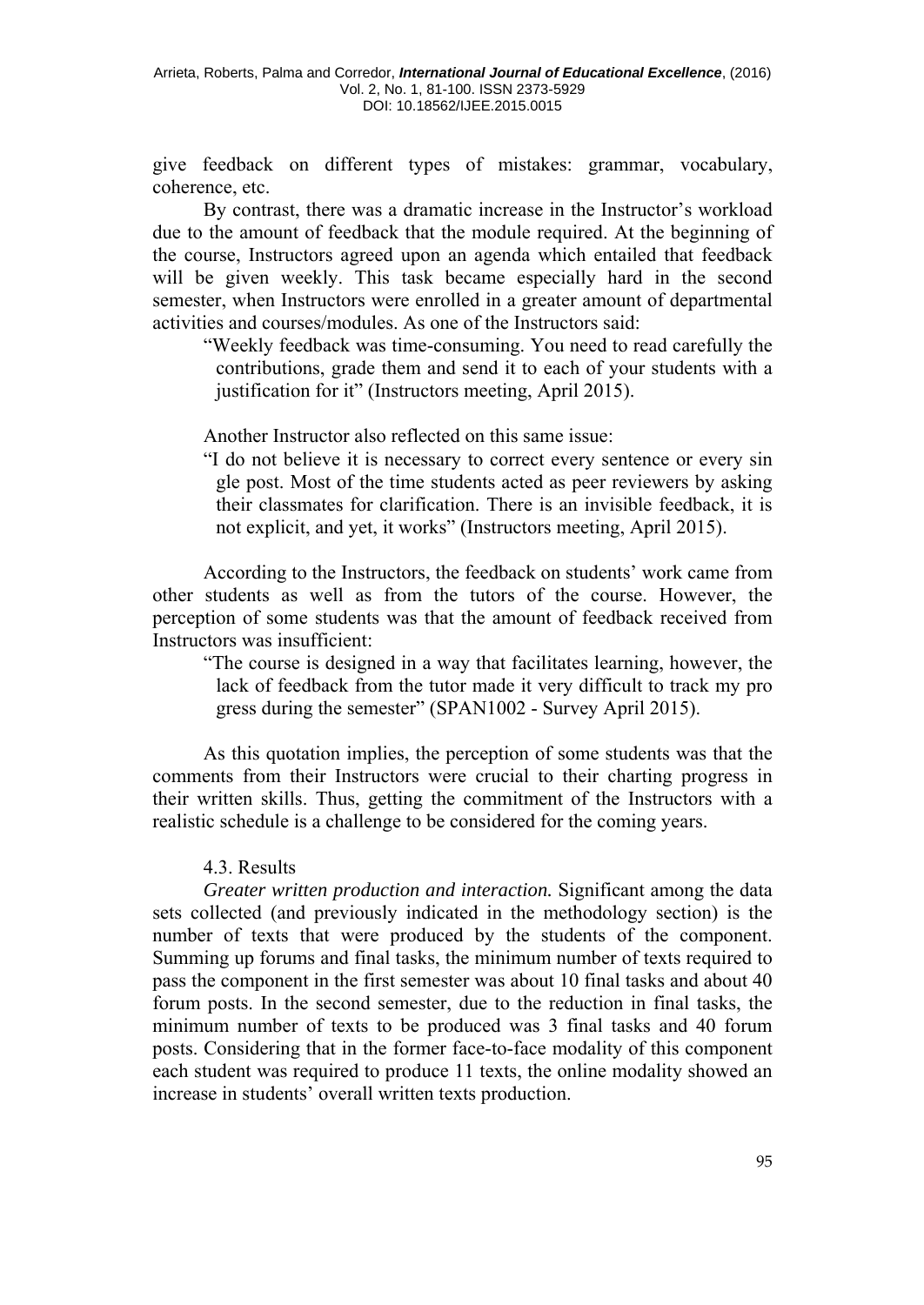Interaction in the face-to-face module was mostly oral and the written texts were produced out of the class. As this Instructor indicated:

"We normally used class time to give explanations on how to write bet ter. When I asked students to produce their own texts there was no interaction, either among them or with me" (Instructors meeting, April 2015).

The online module solved that problem thanks to the forum tool. "We finally interact with each other by written means" (Instructor meeting, April 2015).

To write these tasks and forum posts students also needed to read and reply to each other's posts.

"They have written more, they have read more. We also gave them more written feedback to read. It is possible that their written skills benefitted from this" (Instructors meeting, April 2015).

Therefore, the student's practice of reading comprehension and writing production and interaction has been greater. Whether it has been better is an indicator that was not intended to be addressed in this study, even though it would be interesting to do so in a future research.

*Time spent.* Time spent was another of the major challenges of the project. When considering the material of the component, tutors decided to create meaningful learning activities that required active searching for information by students. As a result, students complained that they took too long doing the activities. In fact, the survey conducted at the end of semester 1 showed a 'disturbing' factor; 27 out of 56 students said that they spent more than 6 hours per week doing the activities of the module (9 of them spent more than 8 hrs.). As one student explained:

"...during the first half of the semester, there were too many activities to complete before the deadline, which required a lot of time for only one aspect of the course. Sometimes only one activity took more than an hour to complete…" (SPAN1001 - Survey, November 2014).

This was taken into account when creating the course for the second semester. The changes made resulted in 26 out of 35 students who spent less than 6 hours per week working on the component (Survey of April 2015) The same student quoted above continued:

"...But now it has gotten better. The assigned work can be completed within the allotted time and there is no rush to complete the assign ments hours before the deadline as they can be easily completed dur ing the week in intervals" (SPAN1002 - Survey April 2015).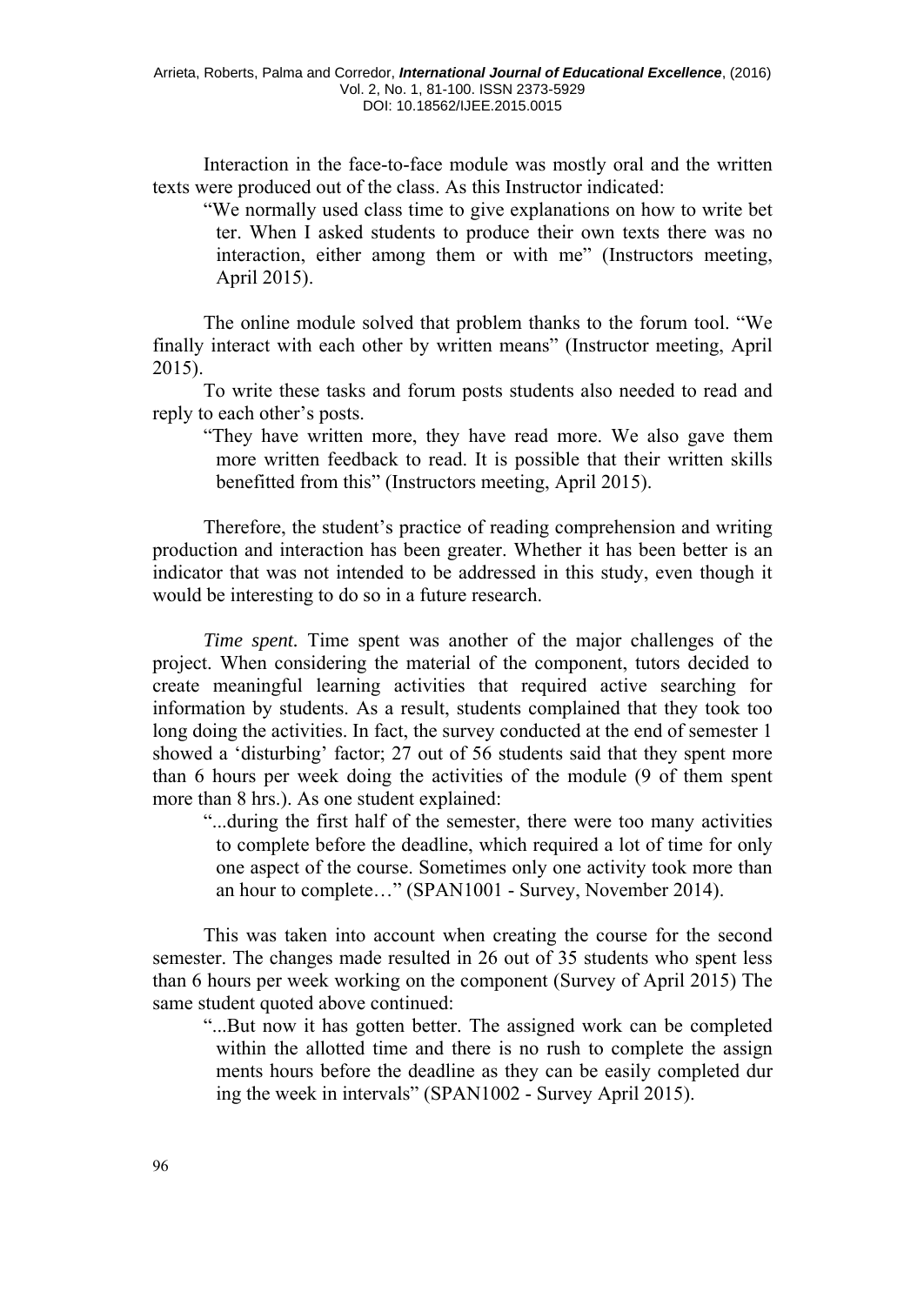Whereas in semester I the dedicated time for the activities seemed to increase the amount of work, student's feedback on the new methodology in semester II showed that it was possible to adjust the workload to students' and instructor's expectations.

*Digital culture*. What began as a challenge: familiarity with digital tools integrated into the course, was meant soon to become a profit. In the Student Survey made at the beginning of the semester I course, nearly half of the students admitted to being wary of online learning. Hence a "Queries forum" was created in order to solve problems related to activities and digital skills:

"After week 5, we started feeling that the students were getting familiar with the platform. In the first half of semester I there were about 7 to 9 posts every week in the "Queries forum", most of them enquired about the use of the platform. This same forum registered only 1 to 2 posts in the second half of that semester" (Instructor meeting, April 2015).

According to this Instructor, the decrease in the number of enquiries in the "Queries forums" is explained by the increasing familiarity of the students with the platform. The process of learning through the myeLearning (Moodle) platform was directly linked to the improvement of computer skills: "The course allows us to improve our computer skills, which is crucial in the world today" (SPAN 1001 - Students Survey, November, 2014). And this other student who admits that "Thanks to this course, I have discovered *Google Drive* and now I even use it to make the grocery list" (SPAN 1002 - Students Survey, April, 2015).

As we have seen in the literature review, one of the main challenges of this kind of project is the reluctance of some Instructors to integrate digital tools and sources in their teaching strategies. The Spanish section of UWI was not an exception. After the online course experience, the digital challenge is perceived as: "Writing emails, uploading pictures, doing screenshots... Nothing done in this module should be beyond the capabilities of a member of a tertiary education institution" (Instructors meeting, April, 2015). It also seems reasonable to expect that all members of staff at the Institution get familiar with the myeLeaning (Moodle) platform which is used at the University: "Besides the external tools, this module has forced me to know the ropes of myeLearning" (Instructors meeting, April, 2015). Therefore, the online course experience has improved the digital culture among both students and Instructors. It has also helped them to overcome any reluctance to technology.

#### **5. Conclusions**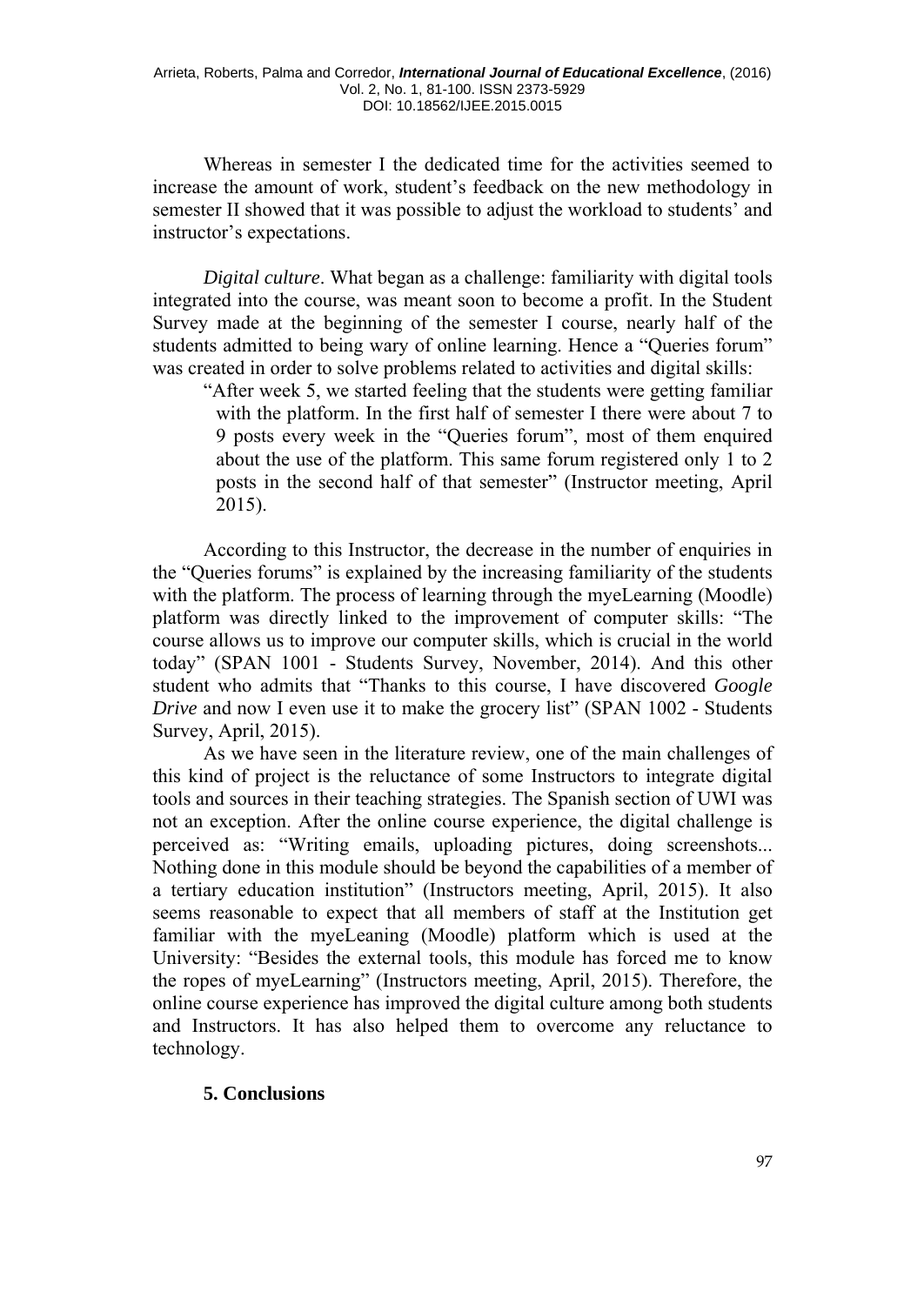The Spanish Language section of UWI decided to modify the programme from the existing face-to-face modality only to a blended learning programme by delivering online the Reading Comprehension and Writing module. The data gathered in this study suggest that the online course implementation project proved efficient for improving the academic quality, having more advantages than disadvantages at the teaching and learning level, according to both students' and Instructors' opinions.

- The following challenges must be taken into account in future applications of the online course:
- One of these is finding a balanced and fair workload with other modules of the course by reducing either the number or the length of course activities.
- Future course Instructors need to better inform both students and other teachers about the benefits of blended learning in our programme, which allows students to acquire digital literacy.
- It will also be essential to establish a working agenda for the Instructors that allows them to provide consistent feedback, as this task is perceived as necessary for students.

This study did not aim to investigate the influence that online delivery had in the acquisition of written skills. Further research on this area is necessary so as to find out whether or not there is evidence of superior results in the written skills of the students who participate in the module.

Nevertheless, several advantages were identified that concern the academic quality of the programme. This module proved to enhance teaching, learning and student development experiences as well as the commitment of students to this programme by:

- Increasing students' motivation because of the diversity of activities and different roles that students have in online learning. In addition, their participation in the course is not limited solely to attendance but to the intervention in forums. This promotes the modality of active learning.
- Granting students access to more resources in more realistic contexts that facilitate the learning process and allows the realistic practice. This makes the student more communicative, which is a fundamental aspect in teaching and learning foreign languages.
- Creating flexibility in the learning process that encourages autonomy, inviting students to create their own work schedule as they carried out the weekly 'tareas' and engaged with the various class activities.
- Increasing written interaction not only among students but also between students and teachers, thereby reinforcing staff-student contact.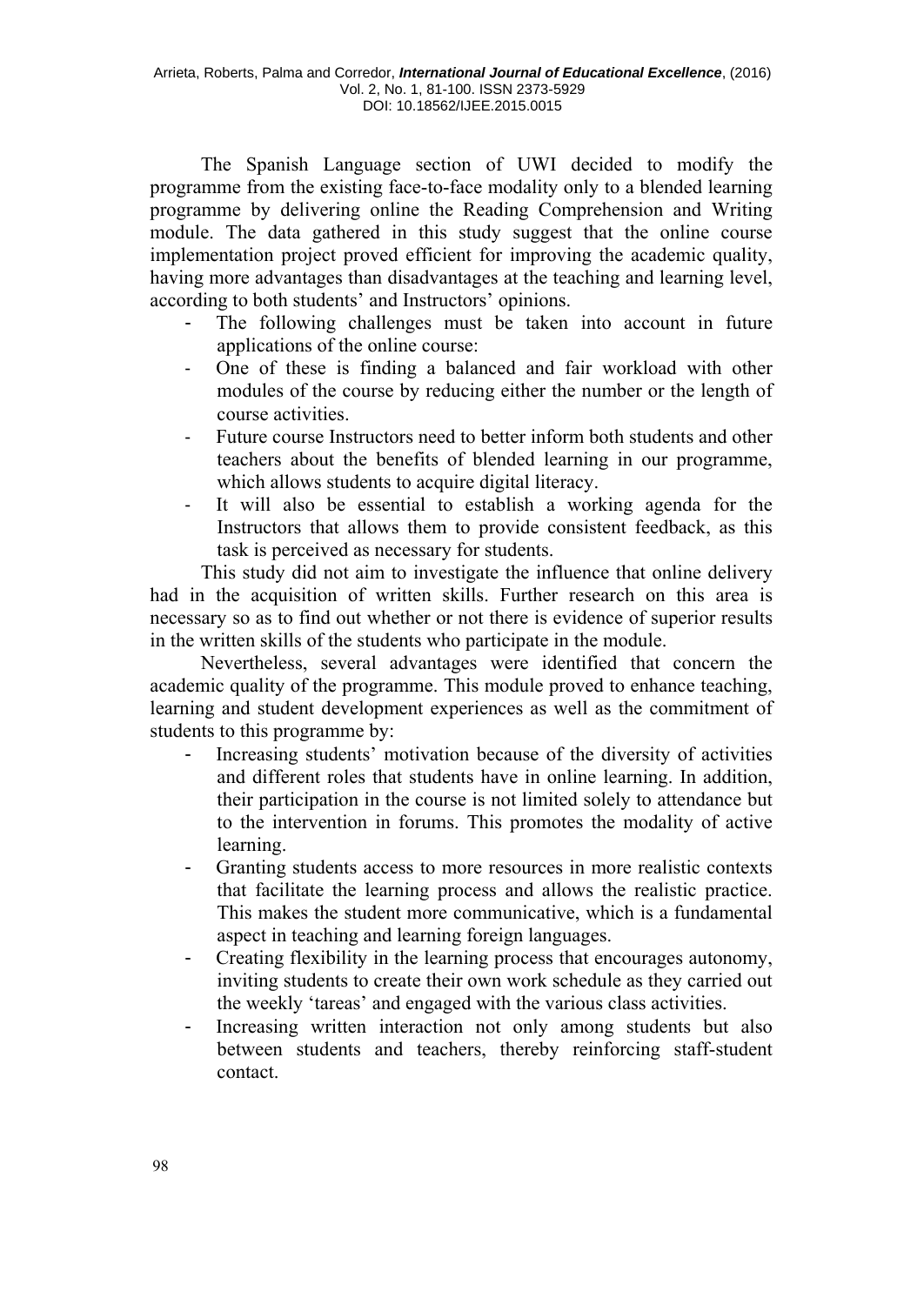- Facilitating student acquisition of necessary digital skills for success in a modern workplace. This is a fundamental attribute of the distinctive UWI graduate.

Perhaps the greatest advantage identified in the online delivery module is the ongoing monitoring and evaluation of students' writing skills which improves their overall academic quality.

## **References**

- Bartolic-Zlomislic, S., & Bates, A. (1999). Investing in On-line Learning: Potential Benefits and Limitations. *Canadian Journal of Communication*, *24*(3)*.* Retrieved from[http://www.cjc](http://www.cjc-online.ca/index.php/journal/article/view/1111/1017)[online.ca/index.php/journal/article/](http://www.cjc-online.ca/index.php/journal/article/view/1111/1017) [view/1111/101](http://www.cjc-online.ca/index.php/journal/article/view/1111/1017)7.
- Council of Europe Modern Languages Division, Strasbourg. (2001). *Common European Framework of Reference for Languages: Learning, Teaching, Assessment*. Cambridge: Cambridge University Press. Retrieved from http://www.coe.int/t/dg4/linguistic/Source/Framework\_en.pdf
- Denscombe M. (2010). *Good Research Guide:For Small-Scale Social Research Projects* (4th ed.). Berkshire: Open University Press.
- Ellis, R. (1994). *The Study of Second Language Acquisition*. Oxford: Oxford University Press.
- Graham, C. R., Allen, S., & Ure, D. (2003). Blended Learning Environments: A Review of the Research Literature. (Unpublished manuscript). Brigham Young University. Provo, UT.
- Greenfield, R. (2003). Collaborative e-Mail Exchange for Teaching Secondary ESL: A Case Study in Hong Kong. *Language Learning & Technology, 7*(1), 46–70. Retrieved from http://llt.msu.edu/vol7num1/pdf/green field.pdf
- Gruba, P. & Hinkelman, D. (2012). *Blending Technologies in Second Language Classrooms*. Basingstoke: Palgrave Macmillan.
- Hung, H., & Yuen, S. (2010). Educational Use of Social Networking Technology in Higher Education. *Teaching in Higher Education, 15*(6), 703–714. doi:10.1080/13562517.2010.507307
- Johannesen, T., & Eide, E. (2000). The Role of the Teacher in the Age of Technology: Will the Role Change with the Use of Information and Communication Technology in Education? Retrieved from http://www.eurodl.org/materials/contrib/2000/eide2/eide2.html
- Jones, L. (2007). *The Student-Centered Classroom*. Cambridge: Cambridge University Press.
- Loucky, J. (2009). Improving Online Readability in a Web 2.0. Context. In M. Thomas (Ed.), *Handbook of research on Web 2.0. and second language learning* (pp. 385–410). London: Information Science Reference.